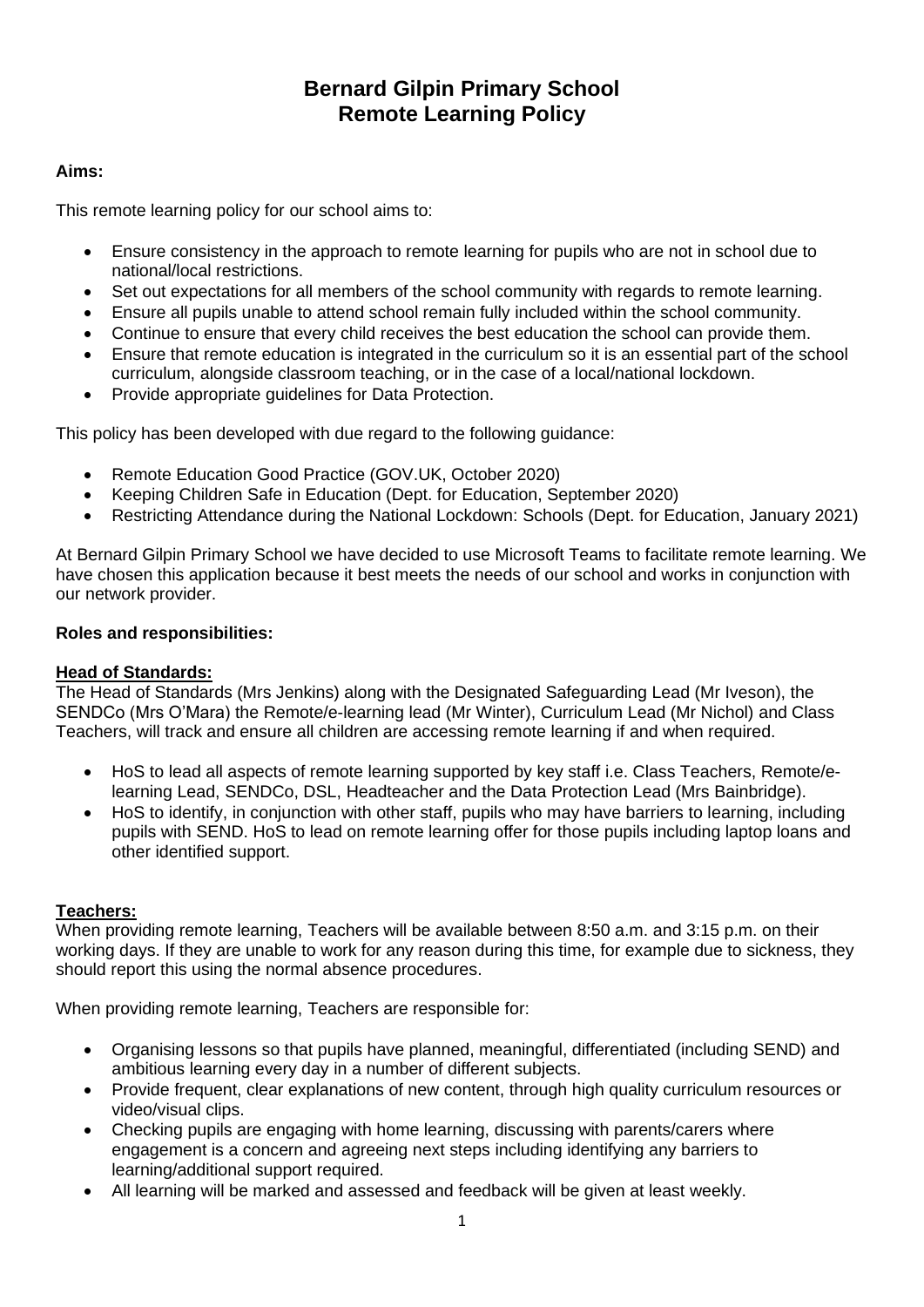• The amount of learning they need to provide is 3 hours per day (on average for cohort) for Key Stage 1 children and 4 hours per day for Key Stage 2 children. Teachers will use resources provided, for example, by the Oak National Academy, White Rose Maths and BBC Bitesize, as well as other resources identified by school Curriculum Leaders. The learning will be set daily.

### **Providing feedback on learning**:

Pupils can return completed learning to their Class Teachers. All learning submitted will be acknowledged by the Class Teacher. Assessment and feedback will be given for all learning on an individual basis. Feedback will be age appropriate, will acknowledge pupils' achievements and move forward their learning.

### **Keeping in touch with pupils who are not in school and their parents/carers:**

Communication between school staff and parents/carers/pupils is vital to facilitate and ensure remote learning is effective.

School has a planned programme of contact for all parents/carers and pupils in the case of a national or local lockdown, Teachers will call pupils/parents/carers at least once a week. Any concerns should be recorded and the Head of Standards (Mrs Jenkins) and Designated Safeguarding Lead (Mr Iveson) or the Headteacher (Mr Bainbridge) informed. In the event of a self/class bubble isolation, learning will be set on Teams. If there has been no communication from either a parent/carer or child this will be escalated to the Senior Management Team.

In addition to the programme detailed above, vulnerable pupils will be contacted by The Designated Safeguarding Lead (Mr Iveson) and the SENDCo (Mrs O'Mara) via telephone according to policy:

- Child Protection (CP) every day
- CIN (Child in Need) twice per week
- LAC (Looked After Child) twice per week
- EH (Early Help) once per week
- EHCP (Education, Health and Care Plan) once per week

### **Virtual meetings/lessons:**

• Teachers can take part in virtual or online meetings or lessons with pupils or parents/carers subject to adhering to relevant policies and procedures.

# **Teaching Assistants:**

When assisting with remote learning, Teaching Assistants must be available between 8:50 a.m. and 3:15 p.m. If they are unable to work for any reason during this time, for example due to sickness, they should report this using the normal absence procedures.

When assisting with remote learning, Teaching Assistants are responsible for:

• Supporting pupils who are not in school with learning remotely as directed by the Head of Standards (HoS).

### **Subject Leads:**

Alongside their teaching responsibilities, Subject Leads are responsible for:

- Constantly communicating with the HoS.
- Considering whether any aspects of the subject curriculum need to change to accommodate remote learning.
- Working with Teachers teaching their subject remotely to make sure all learning set is appropriate, differentiated and consistent.
- Working with other Subject Leads and Senior Leaders to make sure learning set remotely across all subjects is appropriate and consistent, and deadlines are being set appropriately.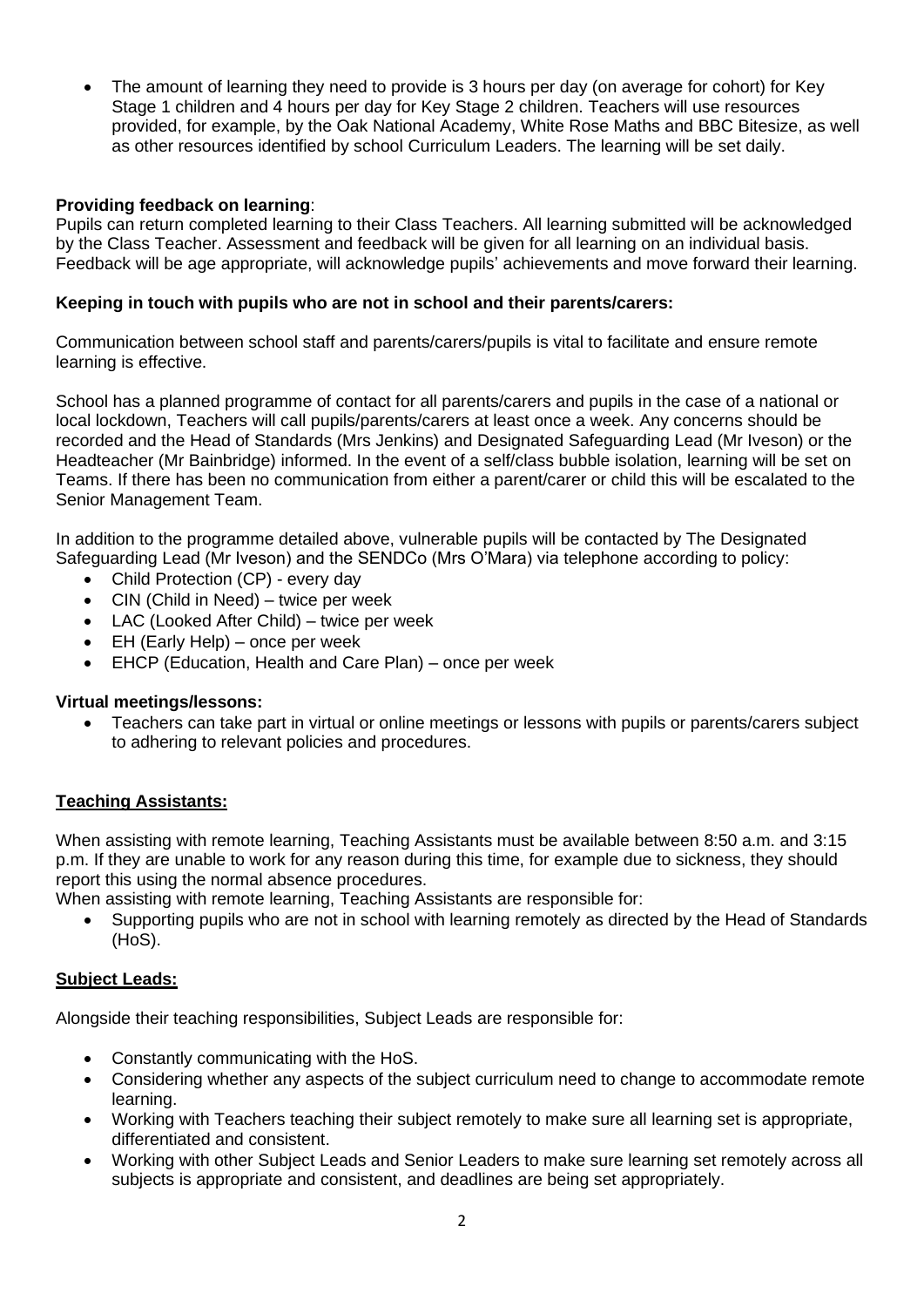- Monitoring the remote learning set by Teachers in their subject by reviewing learning set and alerting Teachers to resources they can use to teach their subject remotely.
- Checking the levels of engagement and the standard of learning produced.

# **Senior Leaders:**

Alongside any teaching responsibilities, Senior Leaders are responsible for:

- Monitoring and evaluating all aspects of remote learning.
- Co-ordinating the remote learning approach across the school.
- Monitoring and evaluating the effectiveness of remote learning for all children (Including SEND/vulnerable children)
- Monitoring and evaluating the security of remote learning systems, including Data Protection and safeguarding considerations.
- Ensuring children and their families adopt on-line safety measures (linked to the On-line safety Policy and Safeguarding suite of policies).

# **Safeguarding**

The Designated Safeguarding Lead's (DSL) responsibilities are identified within the school's Child Protection Policy.

# **Wellbeing**

School's planned programme of contact for all parents/carers/pupils will also provide the opportunity for wellbeing and welfare issues to be discussed and for parents/carers/pupils to be supported or directed to appropriate resources and services.

# **Expectations of staff, parents/carers and pupils:**

At Bernard Gilpin Primary School the following expectations are in place:

# **Staff can expect pupils learning remotely to:**

- Adhere to all on-line safety measures.
- Keep all login details and passwords secure.
- Be contactable during the school day 9:00 a.m.-3:00 p.m. (although they may not always be in front of a device the entire time).
- Seek help if they need it, from Teachers.
- Complete all set learning via Teams by the deadline set by the Teacher.
- Alert Teachers if they are not able to complete work.
- Only send messages and queries that are in relation to tasks set by the Teacher or in response to questions the Teacher may ask them directly.
- Only access the material shared by their Teacher and ask for parent/carer permission to use technology for anything beyond that.
- Refrain from downloading, uploading, posting or forwarding any material that could be considered offensive or inappropriate.
- Be assured that wellbeing is at the forefront of the school's thoughts and the need for children to take regular breaks, get fresh air, exercise and maintain a reasonable balance between online engagement and offline activities.
- Agree to comply with the school's Acceptable Use Agreements as well as this Remote Learning Policy.

# **Staff can expect parents/carers with children learning remotely to:**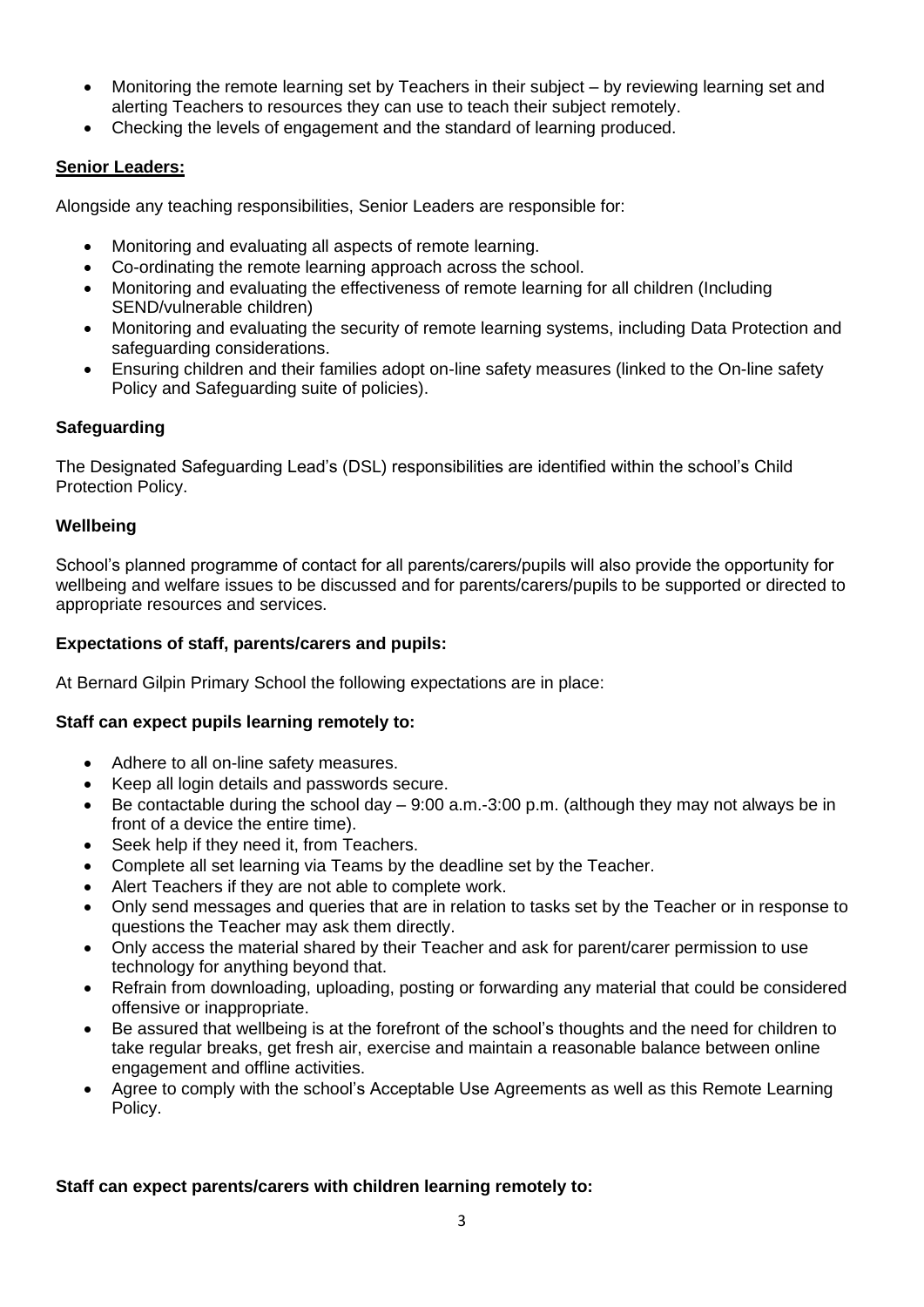- Ensure children are following on-line safety measures.
- Encourage their child to access and engage with learning from their Teacher.
- Make the school aware if their child is sick or otherwise can't complete work.
- Complete the learning to the deadline set by Teachers.
- Seek help from the school if they need it.
- Be respectful when raising any issues with school staff.
- Refrain from screenshotting or copying any information, messages or posts to share on social media.
- Be mindful of mental well-being of both themselves and their child and encourage their child to take regular breaks, play games, get fresh air and relax.
- Agree to comply with the school's Acceptable Use Agreements as well as this Remote Learning Policy.

At Bernard Gilpin Primary School the following **expectations are in place for staff** and are adhered to in conjunction with the school's Staff Handbook/Code of Conduct:

- Staff will use the equipment and applications safely and appropriately at all times.
- Staff will follow the expectations set out in the Staff Handbook/Code of Conduct.
- Staff will adhere to GDPR guidelines to maintain the Data Protection of all information regarding the children they are educating.
- Staff will report any concerns directly to the Designated Safeguarding Lead (Mr Iveson).
- Staff agree to comply with the school's Acceptable Use Policy as well as this Remote Learning Policy.

# **Governing body:**

# **The Governing Body is responsible for:**

- Monitoring the school's approach to providing remote learning to ensure education remains as high quality as possible.
- Ensuring that staff are certain that remote learning systems are appropriately secure, for both Data Protection and safeguarding reasons.

# **Who to contact**

If staff have any questions or concerns about remote learning, they should contact the following individuals:

- Issues in setting work talk to the Head of Standards (Mrs Jenkins), SENDCo (Mrs O'Mara) or DSL (Mr Iveson).
- Issues with behaviour talk to the Head of Pastoral Care (Mr Iveson).
- Issues with Remote learning/IT talk to Remote/e-learning Lead (Mr Winter).
- Issues with their own workload or wellbeing talk to their line manager.
- Concerns about Data Protection talk to the Data Protection Officer (Mrs Bainbridge)
- Concerns about safeguarding contact the DSL (Mr Iveson) or Deputy DSLs (Mr Bainbridge or Mrs O'Mara) as set out within the school's Child Protection Policy.

# **Data protection**

# **Accessing personal data**

In accordance with the provisions of the Data Protection Act 2018, all staff whose work involves processing personal data, whether in electronic or paper format, must take personal responsibility for its secure storage and ensure appropriate measures are in place to prevent accidental loss or destruction of, or damage to, personal data.